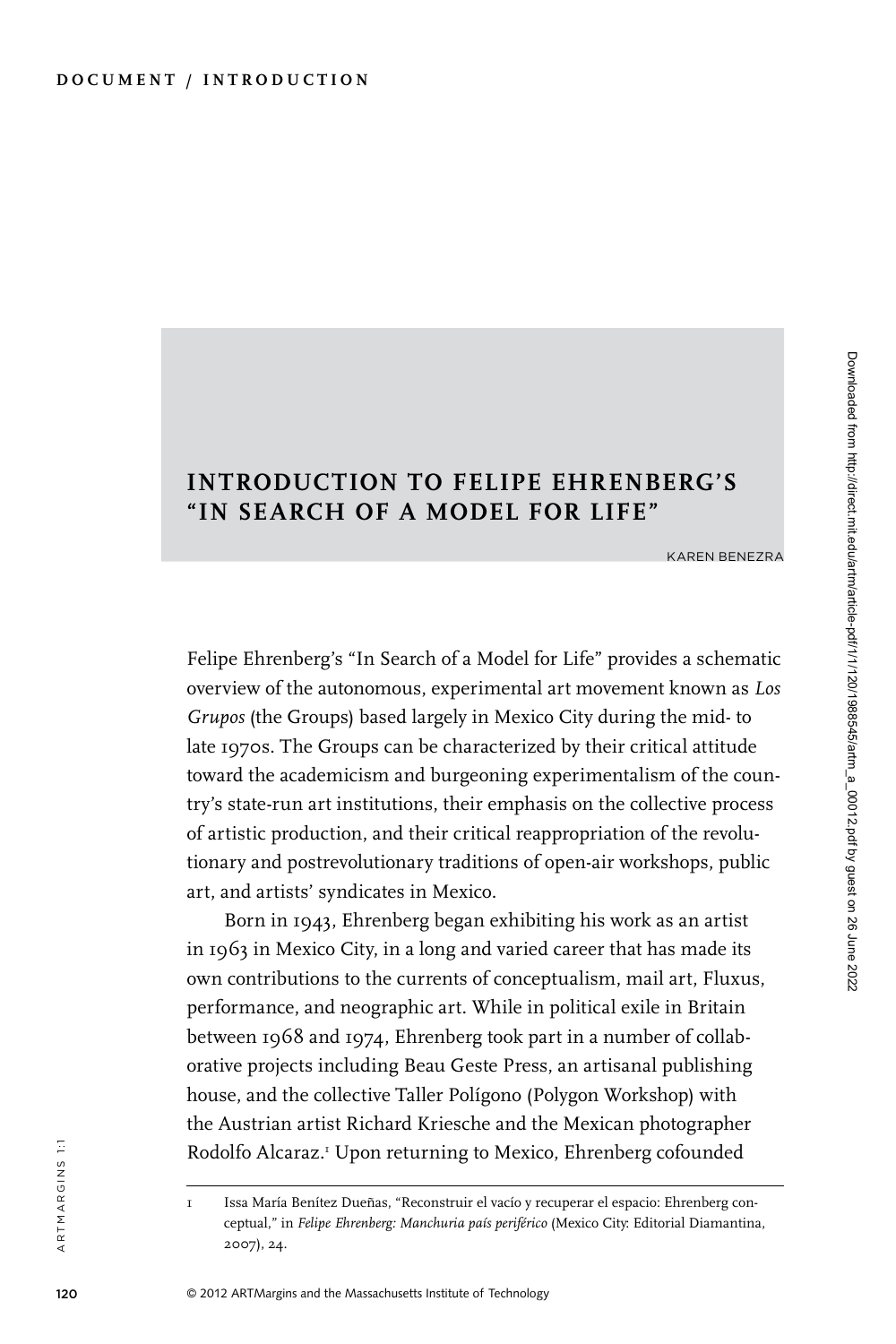one of the earliest Groups, *Proceso Pentágono* (Pentagon Trial), together with Víctor Muñoz, José Antonio Hernández Amezcua, and Carlos Fink, officially taking shape in 1977 after several years of collaboration between its members and those of other early and politically oriented artists' collectives, including *Tepito Arte Acá* (Tepito Art Here), the *Taller de Arte e Ideología* (TAI) (Art and Ideology Workshop), and *TACO* (*Taller de Arte y Comunicación*) (Art and Communication Workshop).

In a tone representative of this early wave of the Groups, Proceso Pentágono described its task as one of artistic investigation and experimentation, positioning itself in explicit opposition to the state's bureaucratic administration of culture and the formal conventions and liberal ideology it supported.<sup>2</sup> The proliferation of politically engaged artists' collectives beginning in the late 1960s emerged both from within and as a response to the Mexican state's violent repression of the 1968 student protests and its dirty war against the radical left over the decade to follow. As fine arts students at Mexico's highly traditional academies at the time, *Generación 65* (Generation 65), for example, participated directly in the production of graphic art for the student movement, while other protagonists cite the more general crisis of political representation as the impetus behind the Groups' critical stance.3 Though they formally organized as Groups only in 1977, a distinctively critical approach to the visual arts pervaded the spirit of these early artists' associations, an approach that would also characterize the Groups movement a few years later. This is particularly notable in the integral role played by journalists, writers, and theorists: TACO worked directly with the employees' union at the National Autonomous University of Mexico (UNAM) in producing its own literary journal, while TAI grew out of Alberto Híjar Serrano's aesthetics lectures at UNAM, strongly influenced by structural Marxist approaches to ideology and artistic production.

Though in their statements from the late 1970s Proceso Pentágono often cited the irreparable chasm that separated it from the statesponsored academies and salons of the Mexican art world at the time, it is important to remember that the Groups' brief history as a cogent

<sup>2</sup> Grupo Proceso Pentágono, "De lo frío a lo caliente," in *Frentes, coaliciones y talleres: Grupos visuales en México en el siglo XX*, ed. Alberto Híjar Serrano (Mexico City: Consejo Nacional para la Cultura y las Artes, 2007), 319–22.

<sup>3</sup> The fall of 1968 also witnessed the first Independent Salon just a month after the massacre, as a form of protest against the criteria and format of the National Institute of Fine Art's own annual artists' competition. See Dominique Liquois, *De Los Grupos los individuos* (Mexico City: Museo de Arte Carrillo Gil, 1985), 11.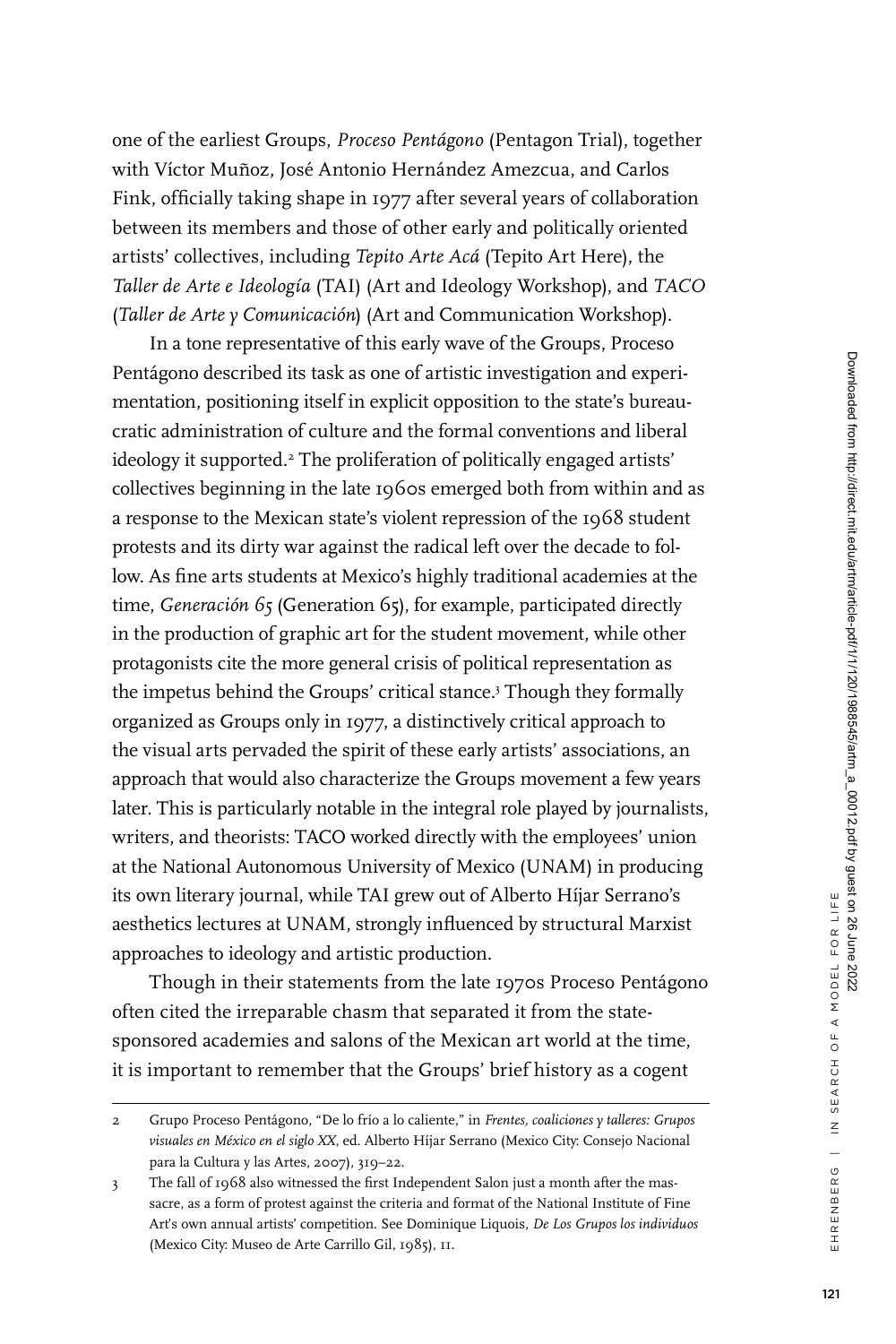movement was also strongly punctuated by its institutional appear ances. Indeed, it was the call to exhibit in the Latin American section at the X Paris Youth Biennial in 1977 that spurred many informal artists' associations to define themselves more definitively as Groups. 4 The biennial's ultimate censorship of allusions to Latin America's military dictatorships and the opportunity for the four participating Groups to duplicate and exhibit their work simultaneously in Mexico City helped to further consolidate the movement, giving rise to the short-lived Mexican Front of Cultural Workers' Groups in 1978. Set against the backdrop of the Sandinista offensive in Nicaragua, the Front would emphasize the solidarity with proletarian struggle and its recupera tion of control over the means of production and circulation of art that already subtended much of the Groups' activity. It would also go on to organize several exhibitions of national and international public and graphic art. 5 The novelty of these shows lay less in their outright rejection of the art institution than in their internal opposition to both the academicism of the National Fine Arts Institute (INBA) and the growing commercial market for experimentalism within the national context at the time. 6 Indeed, the INBA's First (and only) Annual Experimentation Section, 1978–79, has often been seen as the Groups' culminating experience and, perhaps appropriately, the academic estab lishment's first official recognition of nonobjective art broadly speak ing. The organizers' purposefully marginal placement of the Groups' works, in contrast to that of less politicized pieces, and the utter lack of publicity or public response were perceived as a definitive parting

The sculptor Helen Escobedo, then curator of the Museo Universitario de Ciencias y Arte (University Museum of Arts and Sciences), was charged with putting together the Mexican pavilion for the X Paris Youth Biennial. Escobedo's decision to select from among the burgeoning scene of mostly informal artists' collectives, ultimately sending Grupo Proceso Pentágono, Grupo Suma, Grupo TAI, and Tetraedro, helped to mobilize the definitive constitution and public presence of the Groups as collective actors and producers. Many thanks are due to Felipe Ehrenberg for his very generous and meticulous revision of this translation and introduction, and, in particular, of the chronology of the Groups movement presented here.

<sup>5</sup> These exhibitions include Muros frente a muros (Walls against Walls), Arte y luchas popu lares en México y América Latina (Art and Popular Struggles in Mexico and Latin America), and América en la mira (America in Sight). See Liquois, *De Los Grupos*, 33.

<sup>6</sup> Like the Institutional Revolutionary Party, the INBA was, in the mid-1940s under the presidency of Miguel Alemán and amid the ferment of national industrialization via import substitution, giving way to what is often recognized as a postwar period of purported politi cal stability. See Héctor Aguilar Camín and Lorenzo Meyer, *In the Shadow of the Mexican Revolution: 1910–1989* (Austin: University of Texas, 1993), 159–70.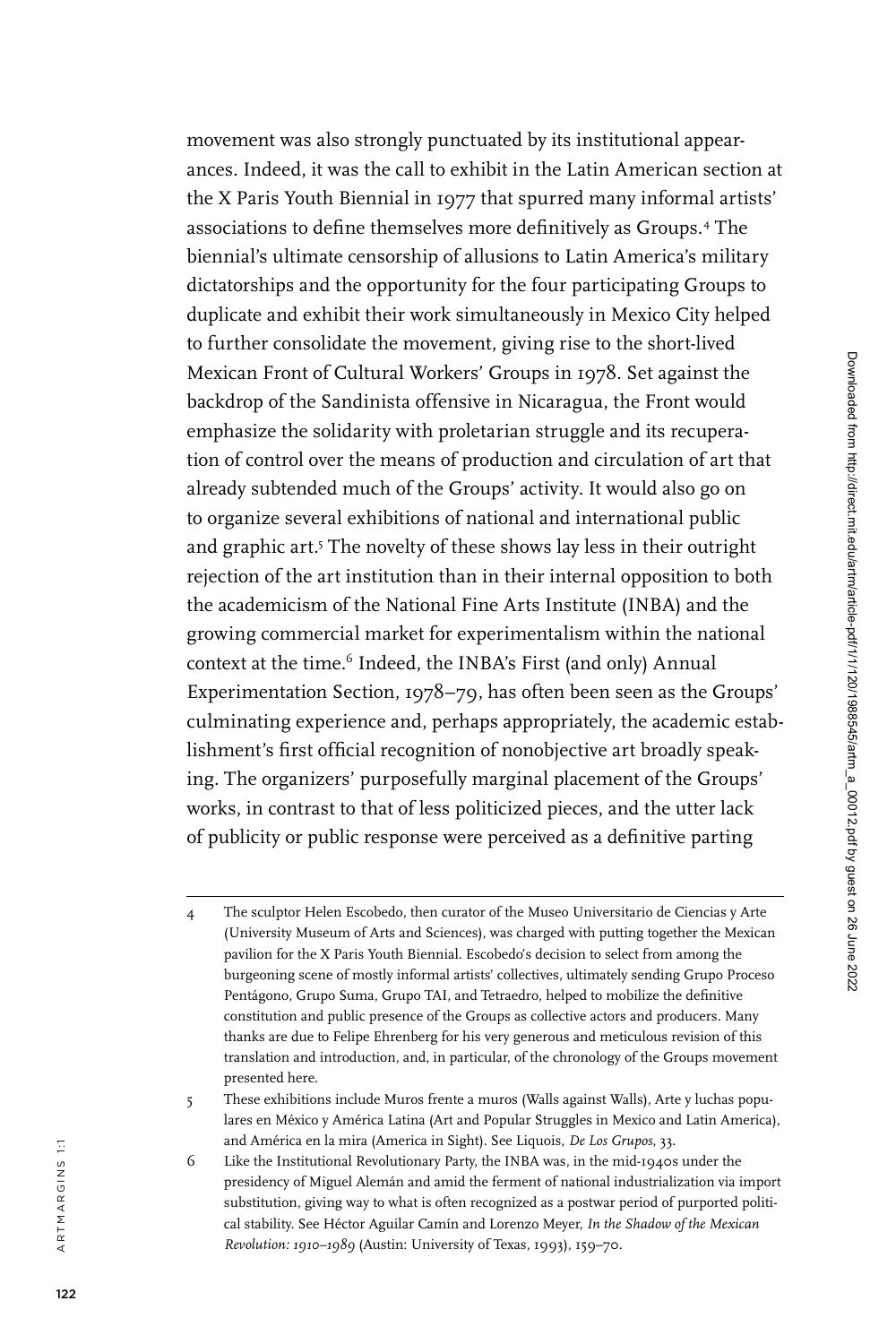of ways between the Groups and the quickly growing market for and official administration of contemporary art in Mexico.7

The ideological, professional, and organizational disputes that would dissolve the Front and the apparent triumph of a depoliticized approach to experimentalism at the Annual Experimentation Section play a central role in the teleological narrative about the Groups espoused in *De Los Grupos los Individuos* (From the Groups, Individuals), the exhibition catalogue to which Ehrenberg's "In Search of a Model for Life" appeared as one of three external appendices. This retrospective of the Groups was held from June to August 1985 at the Museo de Arte Carrillo Gil in Mexico City.8 The catalogue's history of the Groups ends by posing their fate in terms of an artificially forced choice: they could either live on a professional "subsistence" diet and remain independent or promote their works in the market, the "inevitable" choice of any oppositional artistic movement that must place itself within an established system.9 Against the exhibition's own unabashed cynicism, Ehrenberg describes the Groups' collective form of work in terms of a model, but for life, in line with the universal concerns and broader efforts at socialized labor beyond the realm of art.

I would suggest, however, that we take pause before assigning the critical value of Ehrenberg's text too quickly to the Groups' purported transcendence of the visual arts and their institutions. The Groups' formal experimentalism and critical attitude toward both the Mexican School of Mural Painting and the individualist interiority of the so-called Generation of Rupture that followed cannot be thought of as "mere" responses to the social rupture of '68. On the contrary, Ehrenberg's text allows us to glimpse a movement that dared to lay bare the ideological and economic grounds of the visual arts in contemporary, neoliberal Mexico: the transmutation of artistic conventions from academicism to experimentalism and the complicity woven between a repressive state and a liberal, intellectual elite through new forms of cultural and educational patronage. The Groups were born not only of

<sup>7</sup> César Espinosa and Araceli Zúñiga, *La perra brava: Arte crisis y políticas culturales* (Mexico City: UNAM, 2002), 47–53.

<sup>8</sup> The Museo de Arte Carrillo Gil was founded in 1974 through the donation of Álvaro Carrillo Gil's private collection of modern Mexican art to the federal government. Despite functioning under the auspices of the state, the museum became known as one of Mexico City's independent art spaces in the 1990s.

<sup>9</sup> Liquois, *De Los Grupos*, 48.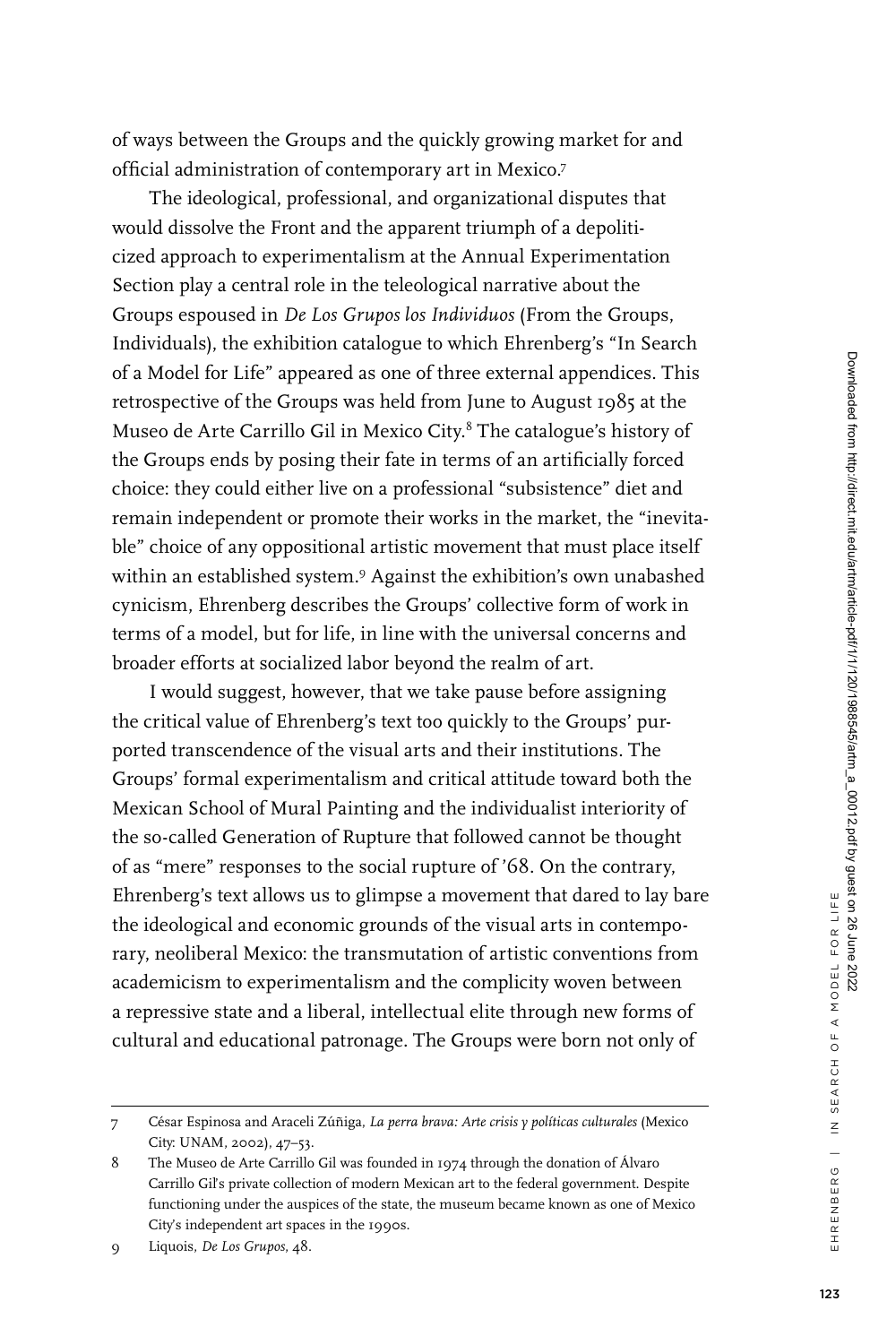the 1968 protests and their repression but also of the new and more tolerant face it adopted under the administration of President Luis Echeverría Álvarez, bolstered by the rapid influx of petroleum profits in the 1970s. If, as TACO's Araceli Zúñiga and César Espinosa have observed, the Front was meant to combat the state's integrationist policies and apparent sympathy for contemporary art, the difficulty of theorizing its relationship to the institution of art arises from these same conditions. Thus in lieu of posing the Groups in relation to theories of the avant-garde and their detractors, a renewed critical approach to the scene of the 1970s should begin by taking Ehrenberg at his word.<sup>10</sup> If the Groups' effort at collectivization was to have transcended the world of the visual arts at the level of its production, then the more detailed analysis of its specific works and exhibitions must begin by inquiring about the unique value, if any, of artistic labor in this context.<sup>11</sup>

<sup>10</sup> Espinosa and Zúñiga, *La perra brava*, 60–61.

<sup>11</sup> Many thanks to Cristina Híjar for the generous access she allowed me to her documental archive of Los Grupos at the Centro Nacional de Investigación, Documentación e Información de Artes Plásticas.

ARTMARGINS 1:1 artmargins 1:1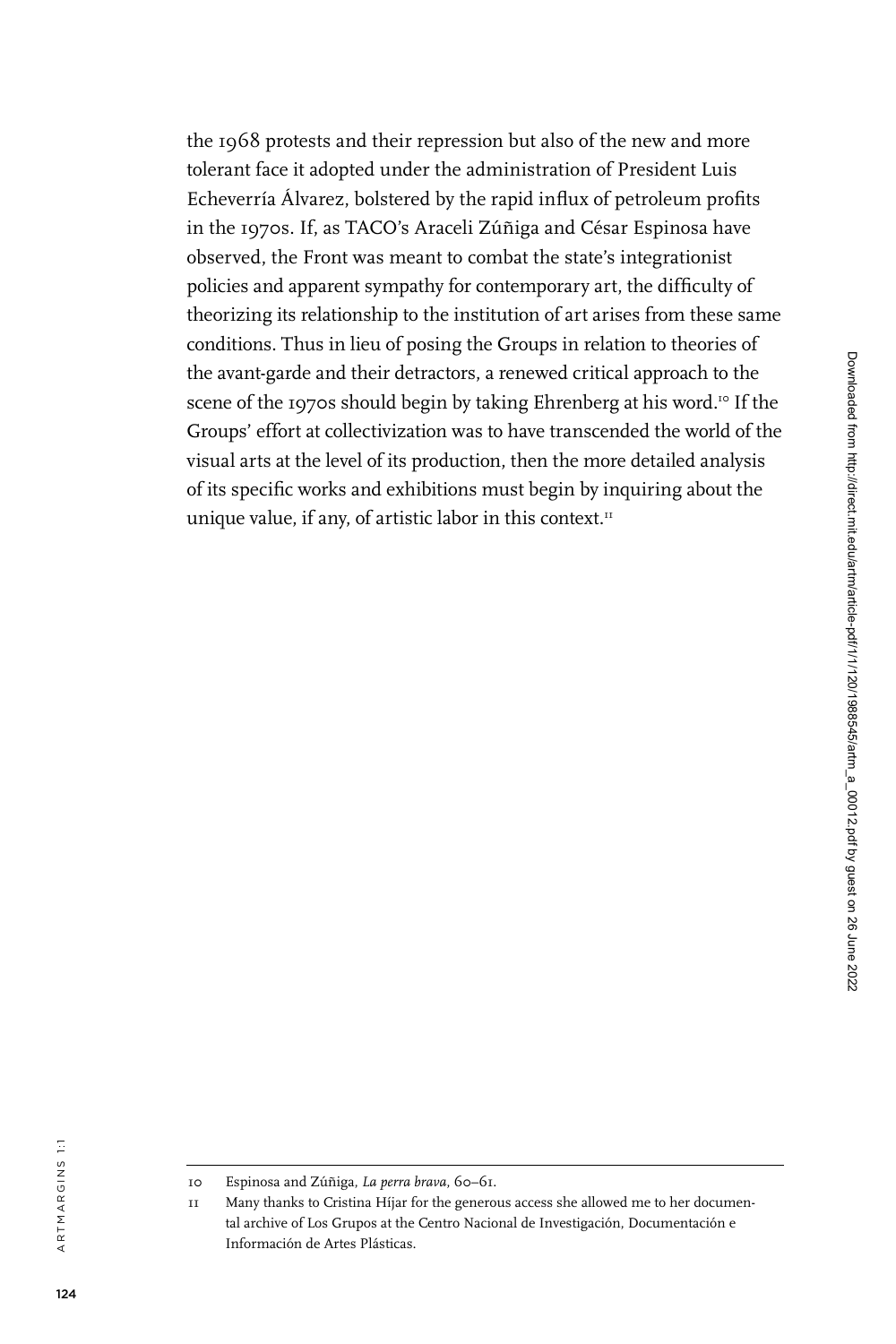## **IN SEARCH OF A MODEL FOR LIFE1**

Felipe Ehrenberg

By the beginning of the 1970s, the previously agitated currents of the visual arts had calmed and once again began to flow placidly, interrupted only by this or that polite, lukewarm polemic. Apart from some honorable exceptions, the artists who had once stood out and excelled had been tamed and weakened by circumstances beyond their control. Concentrated in the capital and trapped within an increasingly organized society, these artists decided to isolate themselves from the problems that moved the country as a whole, and they were lulled by the interested caresses of the country's powerful groups.

Suddenly, from within the channels guiding the flow of art, there developed something that surprised even the more progressive thinkers. It was a kind of reef, which forced the currents to swirl around, break up, try and destroy such a hurdle: a number of artists were challenging the established order in an unexpected way. Reinterpreting the order of public art that had been so vehemently rejected by the

<sup>1</sup> Originally published in Museo de Arte Carrillo Gil. *1985. De los grupos los individuos: Artistas plásticos de los grupos metropolitanos : Museo de Arte Carrillo Gil, junio-agosto 1985.* Ciudad de México: Instituto Nacional de Bellas Artes. An online Spanish version can be found at http://bibliothequekandinsky.centrepompidou.fr/cataloguedoc/fondsphoto/cgi-bin/image .asp? (slides 96-101).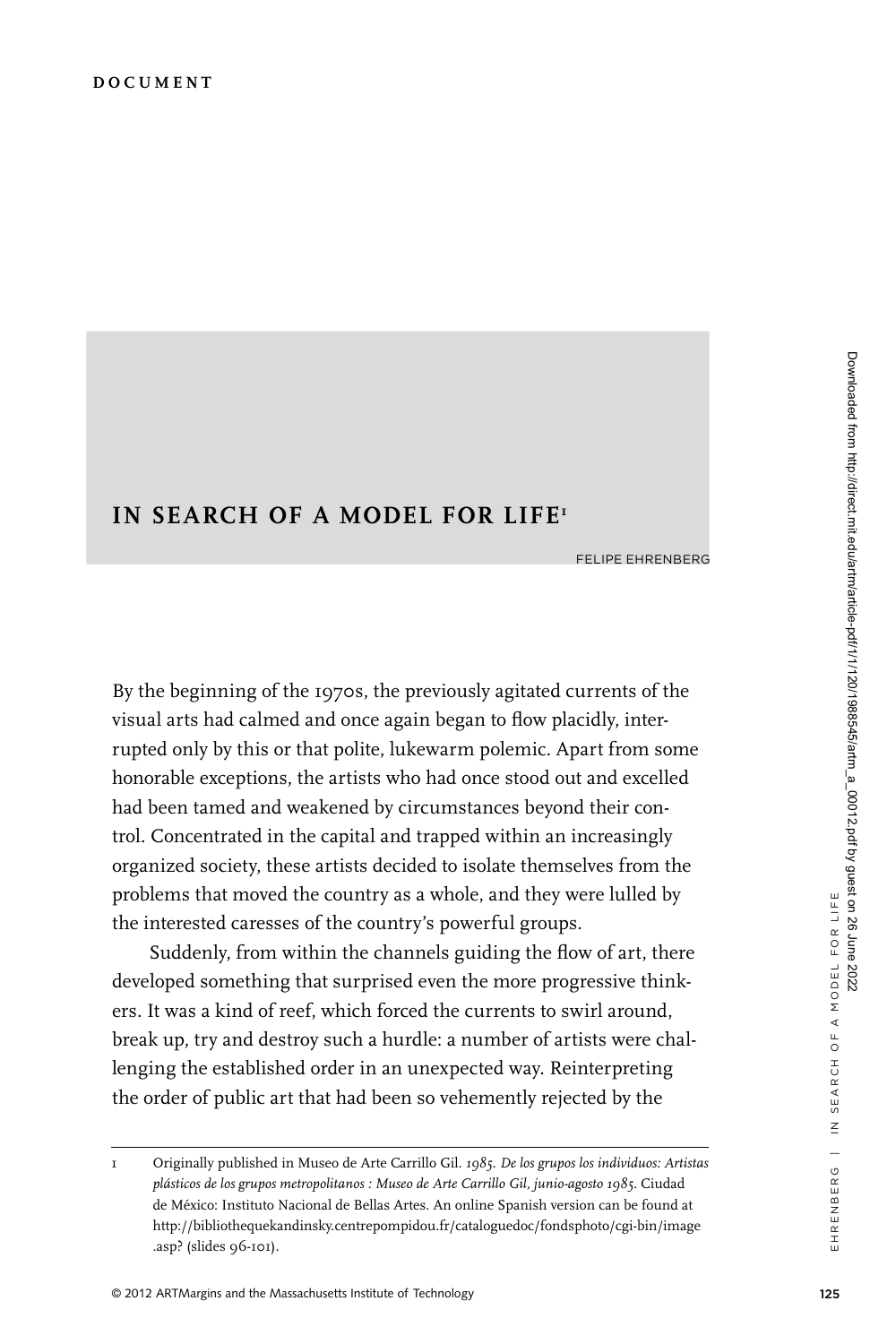previous generation, they sought with an unusual sense of urgency to make direct connections with the man on the street and confront the conflicts imposed on him by our societies.

For these artists, it was evident that the orthodoxy of traditional painting restricted the possibilities for achieving their objective. It was also clear to them that solutions could be found neither in fits of indi vidualism nor in sponsored gigantism. And so, ignoring the rules of the game of High Art, these largely young painters armed themselves with an arsenal of extremely novel material and formal resources to help them develop their ideas.

Beyond these artists' undeniable contributions to the enrichment of the visual arts, what will endure as their greatest achievement are the steps that they were able to take towards *the collectivization of the artistic practice* .

Conceived nearly a decade after the beginnings of the movement, the exhibition "Los Grupos, Los Individuos" (*sic*) acquires a special meaning. It calls not only for a revision of what has happened, but also for comparisons with the current backward-looking panorama of the arts. The high caliber of the collection demonstrates that the act of coming together to create (and to distribute) *does not* annul the freedom of the individual (as critics like to repeat), but rather enriches his work in unforeseen ways. Even more important, the confrontation between collective and individual productions under lines the need to encourage research that will help to explain the processes that led to collectivization. This knowledge is indispensable for locating the complex interrelation of elements that have impeded the development of collectivization and which dominate in all creative manifestations.

The artists, ever since coming together in the first groups, man aged to surprise and amaze for many different reasons; among others, for their unusual vigor, for their professional maturity, for the eclectic variety of their proposals, for the consistency of their achievements as a whole, and for their repudiation of the prevailing values and ritu als of the world of high art (although, at a later date, circumstances debilitated the positions maintained by some of the artists). They also surprised with a not-insignificant gesture, which highlighted their break even from previous anti-establishment rhetoric: without excep tion, the recently formed groups refrained from launching the typical manifesto that would announce them as a school or tendency. Without

artmargins 1:1

ARTMARGINS 1:1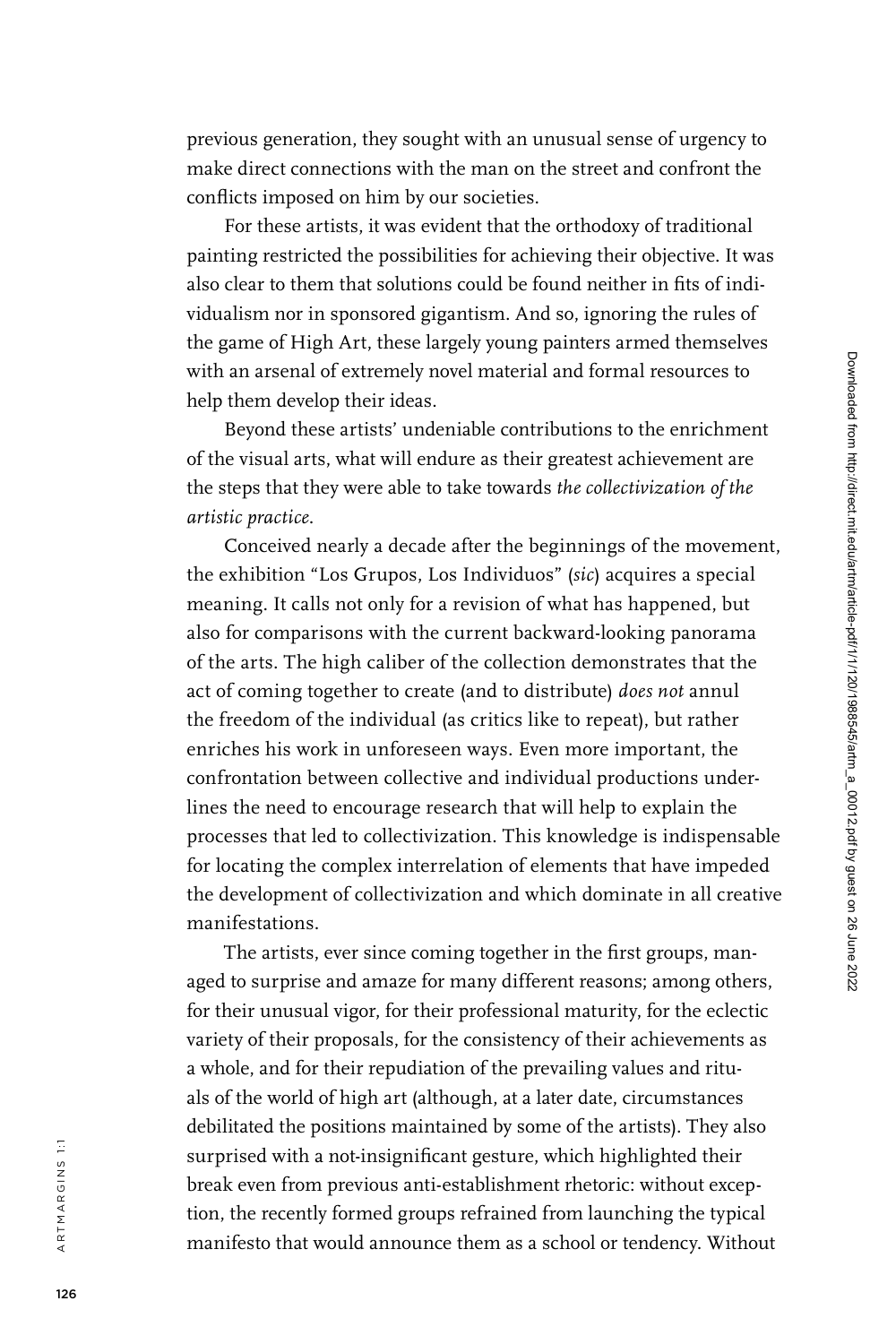the traditional guidance of such declarations, no one seems to have been capable of gathering the information needed to offer a global vision of the movement. It thus tends to be described as a "phenomenon," instead of being recognized as a step forward consistent with the development of our visual arts.<sup>2</sup>

Seen from within, the construction processes of each one of the groups were highly stimulating and, at the same time, distressing. As our discoveries eroded concepts that had been instilled in us since childhood (the power of individual vision, solitary work habits, the cult of alienation, formal restrictions, etc.), possibilities for alternative social landscapes unfolded. In these landscapes, emulation would replace competition, and artistic work—a result of group effort—could coherently form a part of the struggles of the majority, as one more weapon in the fight for the liberation of our people. What the groups sought in the collectivization of art, perhaps without consciously recognizing it, was *a model for life*.

There are things that should be said with clarity and without reserve. What we began a decade ago, as a group of some fifty artists and intellectuals, was not the product of a solitary utopianism. Rather, it was one of the most revolutionary proposals to have ever come out of the global artistic sphere.

In the diversity of proposals made by the different groups during the seventies, we can find numerous, highly valuable contributions to contemporary art. There is, for example, the "turn" that is offered in a natural way to the old ally of postmodernism, or the clear propositions made—this is the *work*—to rearm the aesthetic jigsaw puzzle whose configuration was based upon the institutionalized, transnational commercialization of the artistic product.3 What is most moving, nevertheless, is that in the accumulated inventory of collectively developed

<sup>2</sup> For want of a definition consistent with the occurrences of history, the word "phenomenon" could, in principle, be operative. However, given the meanness of journalists and critics who could not or did not want to carry out their complementary functions, there exists the danger that such an insufficient description could be used to minimize artistic achievements and contributions. This misuse would serve the purpose of isolating such efforts from the development of the culture promoted by the conservative sectors to legitimize their vision of the world.

<sup>3</sup> Today, the concept of "ugliness" ("feísmo") grows as an antithesis to previous ideas of exquisiteness ("esquisitismos"), post-conceptualism once again takes up the object, and the art markets, agonizing in their prosperity, return to extol the myth of alienation as the only possibility for the salvation of the West and the Free World. The binomial *art and politics*, however, returns with zeal to international discussion forums.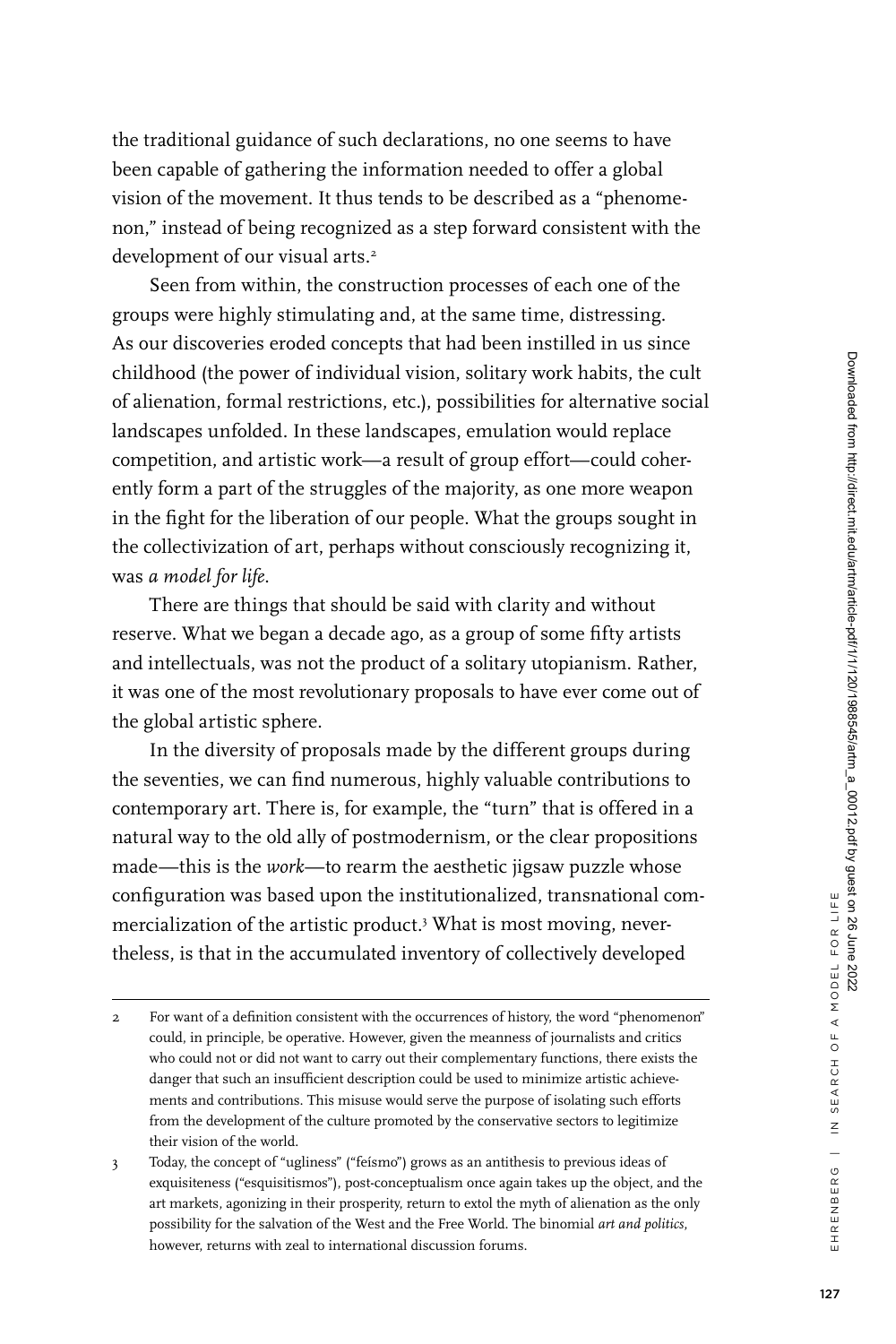concepts, we can find the seeds of larger ideas that transcend the world of the visual arts. These ideas are related to projects that span the *ejido*, the *kibbutz*, the *koljoz*, and the cooperatives of production and distribu tion, and they underlie universal concerns about education, culture, and social welfare.

Recounting those moments still so near to us should never be considered premature, but rather a part and consequence of the process initiated by the groups as a whole. Although their initial impetus has lost some of its force (for reasons beyond the control of the partici pants), the groups' achievements should be considered in conjunction with the previous efforts that helped to configure the rich panorama of our visual arts. This recollection should be as impartial as can be permitted by our own conviction that what we have done is valuable in the here and now, and that it can transcend time and borders; it should not be affected by circumstances (which are the same ones that worked to dissociate the groups and their members).

These affirmations may sound pretentious to those who insist on defending the culture of the elite or supporting the *status quo* that in our time has taken root and continues to prosper. It is even possible that some colleagues who participated in the struggle of the groups or sympathized with them will consider my words excessive. Doubters might agree, were there to be "expert" opinions to back my ideas. The problem, I insist, is that there are no opinions to be found whatsoever, and this is our own collective fault, which stems from constant belittle ment of ourselves.

While the groups managed to largely monopolize the panorama of the visual arts for more than five years, there is limited information on this period, and the documentation that does exist is invariably defi cient. With neither a minimum base of information nor the support of a theoretical corpus, it is easy to understand why the movement is often dismissed as outrageous, why the members of the groups are consid ered to be "savage" and without importance, and why their enormous artistic efforts are viewed as inconsequential. But the embarrassing incompetence of the critics and journalists by no means reduces the significance of the groups.

As with everything, the appearance and the development of the groups, in both their initial strength and their current decline, follow pre cise, locatable historical determinations. The groups did not begin to form until the moment was ripe, and their current outcome (which includes

artmargins 1:1

ARTMARGINS 1:1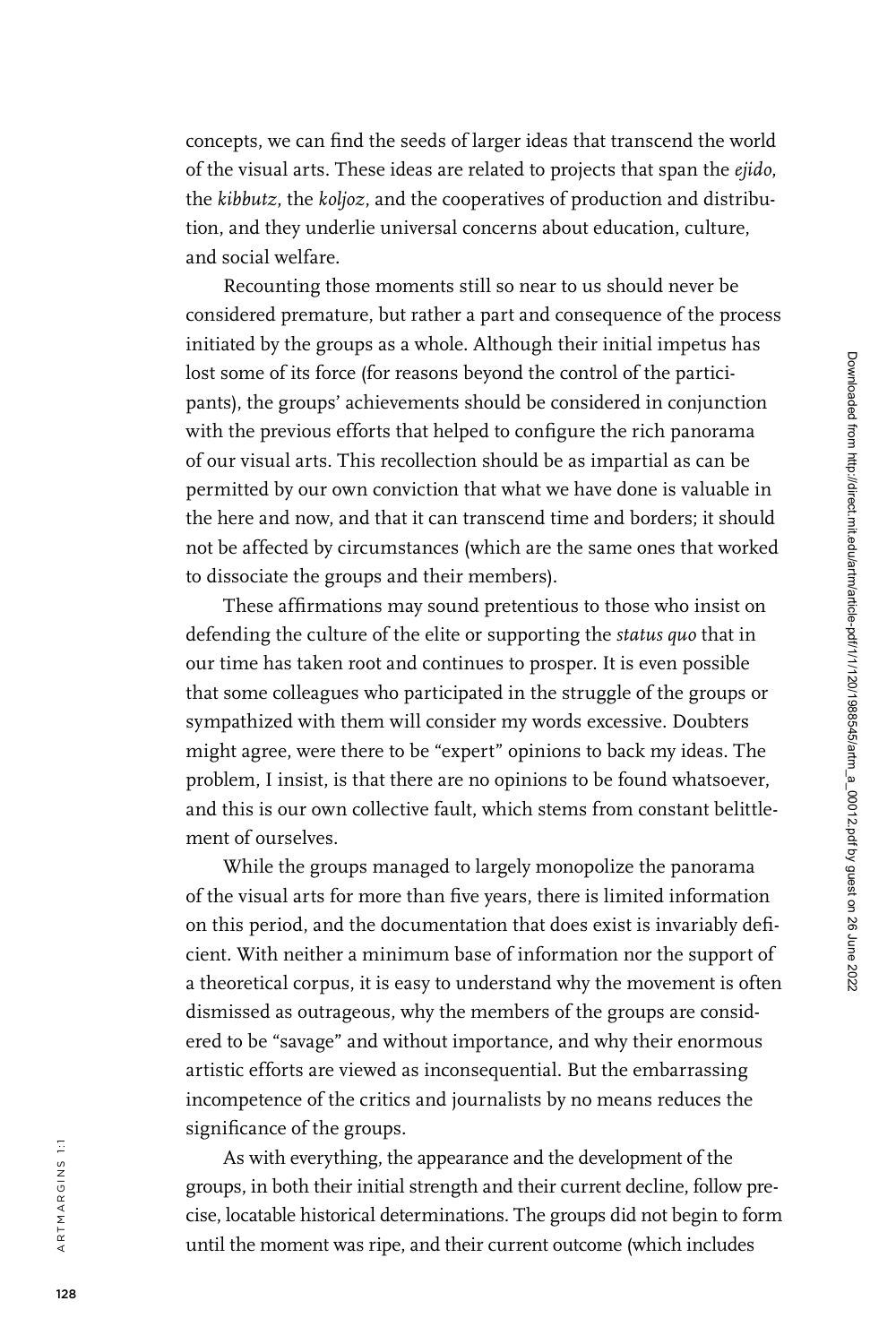glimpses of the past, like the exhibit that concerns us here) should be seen not as a demise, but rather as a repose prior to a new vitality.

The collective movement was never the product of the imagination of charismatic leaders or visionary teachers, but emerged from a more generalized feeling. National and global events converged to establish the foundations for a new awareness among Mexican visual artists. The profile of collective practice was configured almost simultaneously among the majority, and even among those who considered themselves to be less politicized. In this sense, the movement began to take shape at just the right moment.

The announcement of the Tenth Biennial of Paris was the detonator of the new concept.4 With the political and very important aesthetic success of the *Proceso Pentágono*, *Suma*, *TAI* and *Tetraedro* in that international forum, the groundwork was laid for further development of the collective project in Mexico. Upon their return, the participants of the Biennial, alongside other emerging groups, devoted themselves to the task of putting together the multiple components necessary for collective work; this is first and foremost a technical kind of problem, complicated by considerations of an emotional nature. (In collective creation, anonymity is not synonymous with obscurity, as the first term assumes a vision of man and the universe that is alternative to that which controls us.)<sup>5</sup>

With the foundation of the Mexican Front of Cultural Workers' Groups in 1978, there emerged a new awareness of the key importance of collectivity ("lo colectivo") in forging connections with society. And it was also from within these very groups that the movement was distorted.

Even at the first Mexican Front reunions, I can remember confrontations between two opposing conceptions of artistic practice, both responding to leftist concerns. On the one hand, there were those who insisted on taking up and developing proposals made by politically active artists from past generations; these proposals had been valuable in their day but were questionable in the present context. On the other

<sup>4</sup> See "Expediente: Bienal X" (México: Editorial Libro Acción Libre/EGP, 1980).

<sup>5</sup> *Grosso modo*: As with any type of work, collective creation requires specific and very concrete systems of organization. Despite some obvious differences, these systems could be compared to jazz or Afro-Caribbean musical groups, where previously accepted structures serve as a framework for improvisation. They are different from systems based on teamwork, with respect to the ways in which tasks are distributed and valued. When there is an objective to fulfill, the first type of system requires coordination, while the second type depends on direction.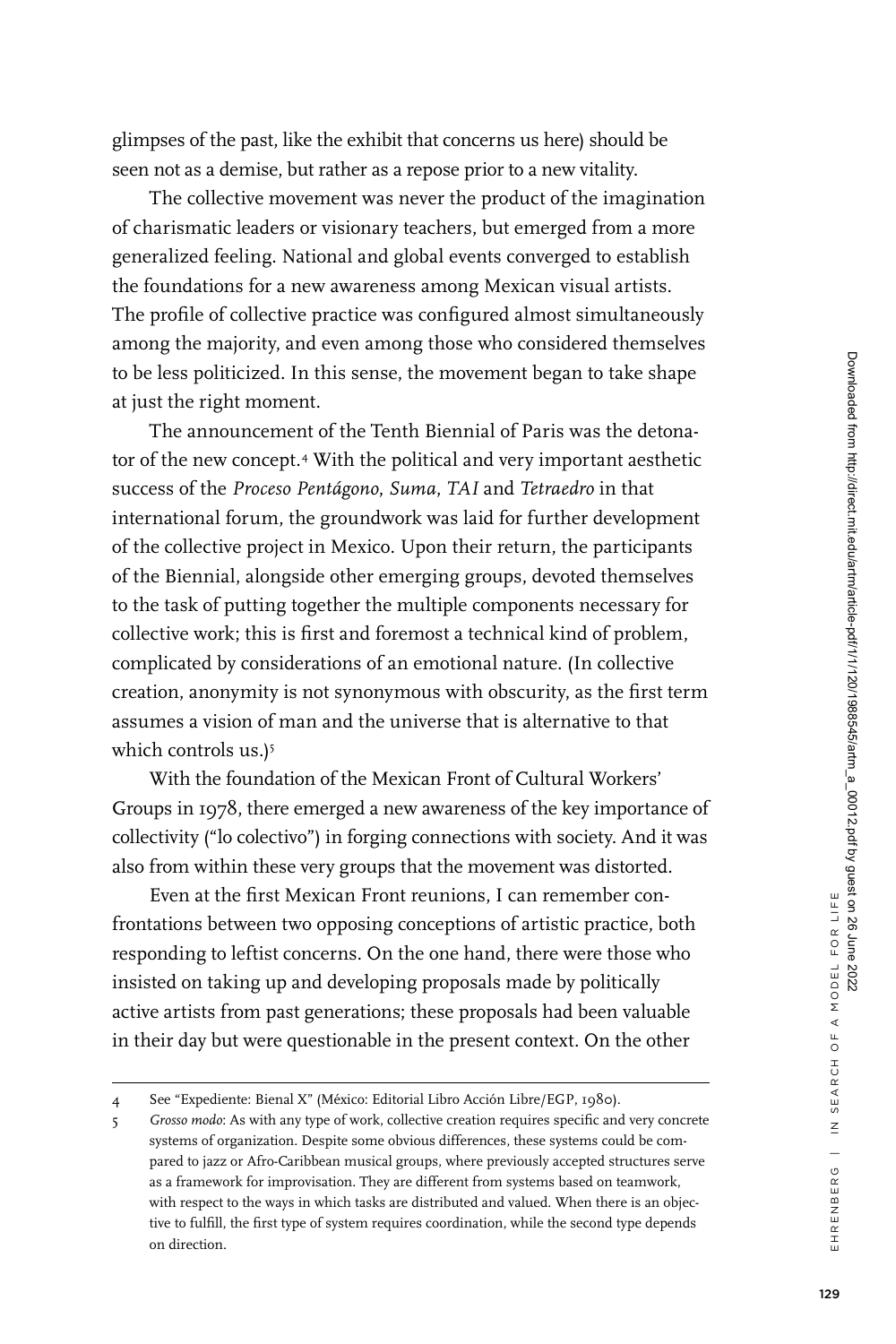hand, there were those determined to develop techniques and work hab its that diverged from processes determined by the pictorial tradition.

The members of the first group had a difficult time thinking of ways in which to distribute their work outside the confines of the gal lery, state sponsorship, or involvement with political parties. The sec ond group, aware of the progress made by avant-garde collectives from other countries, proposed the simultaneous development of a new type of production and a corresponding infrastructure for distribution. 6

The first group was primarily composed of theorists and teachers; they were undoubtedly committed cultural workers, but they were not producers of visual art, as they did not deal with the technical problems faced by painters. In the second group, there were more artists that sought, as visual experimenters, to surround the gallery system, while at the same time developing new plastic languages to serve their ideals.

To complicate the situation, there were defenders of both sides of the conceptual divide who confused the concept of the *guild* ("lo gre mial") with that of the *group* ("lo grupal"), viewing their participation in the Mexican Front as an opportunity to present themselves in a public and unified way. This led to a highly complex struggle to reconcile the concepts of the union, which covered the development of infrastructure and ideology, and the group, which sought to replace individual (and associative) production with authentically collective production.

For diverse reasons, the scale was tipped towards the concept of the union, and the Mexican Front opted to discard the word GROUPS. Henceforth, the movement was stricken with the illnesses of exag gerated solidarity ("solidaridiasis"), excessive declarations ("declara tionitis"), and severely personal attacks, until it fell into the virtual paralysis that limits it today.

Analyzing the movement's process of disintegration, we discover that the revolutionary artist cannot distribute his product—which is a cultural good—in circuits that are not elitist, if the very production of such goods serves to reinforce the lines drawn by capitalist culture. The artistic object created in accordance with old guidelines can only be efficiently distributed (that is to say, benefiting the customer while<br>
6 The left traditionally repudiates avant-garde movements, arguing that they are decadent and

mere manifestations of markets hungry for novelty. In countries like Mexico, where cultural workers are almost always anti-establishment, experimentation and the search for new forms and languages should be accepted as another mode of contributing revolutionarily to transformation.